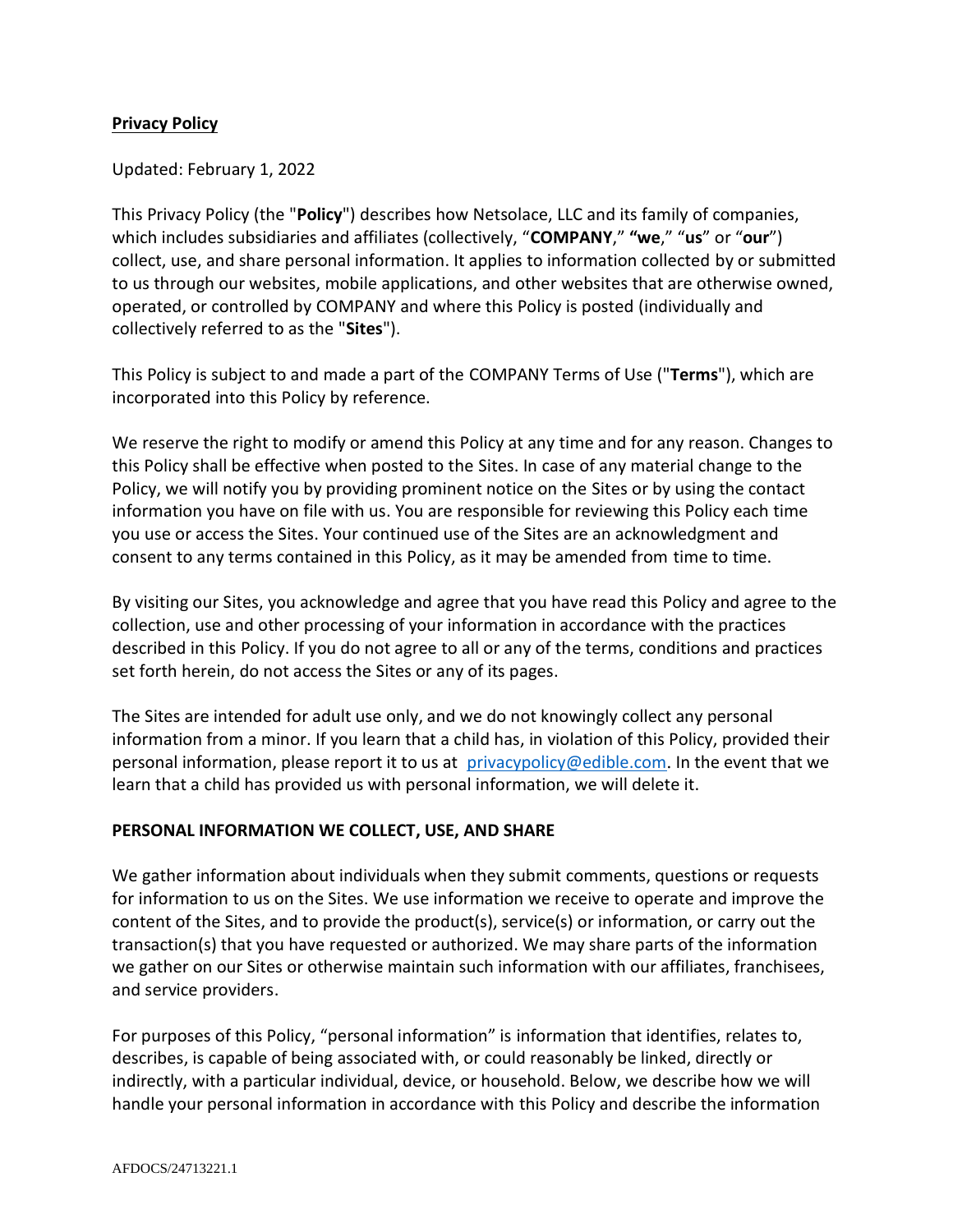we may have collected in the past 12 months below, how it may be used, shared, and the sources.

- **Identifiers**, which may include name, address, online identifier or username, Internet Protocol address, or email address. These are sourced directly from you or indirectly from you (e.g., from observing your actions on the Sites). They are used to fulfill or meet the reason you provided the information, to contact you in relation to our Sites, to respond to an inquiry, for product and service improvement, to screen for potential risk or fraud, to provide the products and services that you have ordered or requested, to process and ship orders, to send order and shipping confirmations, to provide customer service, or marketing. For example, when you create an account, you provide your first and last name, email address, and other identifying information. Also, when you place an order, you provide contact and shipping information. We may disclose this information for business purposes to internet service providers, administrative service providers, franchisees, and payment processors.
- **Personal information categories contained in customer records**, which may include name, address, telephone number, bank account number, credit card number, debit card number, or any other payment and financial information. We source this information directly from you. We use this information to fulfill or meet the reason you provided the information, to contact you in relation to our Sites, to respond to an inquiry, to screen for potential risk or fraud, to provide the products and services that you have ordered or requested, to process and ship orders, to send order and shipping confirmations, to provide customer service, or marketing. For example, we need your payment information when you purchase products from us. We may disclose this information for business purposes to internet service providers, administrative service providers, franchisees, and payment processors.
- **Characteristics of protected classifications,** such as age or gender. We source this information directly from you. We use this information to fulfill or meet the reason you provided the information, marketing, or to provide relevant services. For example, we may use this information for targeted advertising. We disclose this information for business purposes to administrative service providers, data analytics providers, and third party service providers. Please see our COOKIES, OTHER TRACKING DEVICES AND TARGETED ADVERTISING section below for more information.
- **Commercial information**, which may include records of services purchased, obtained, considered, or other purchasing or consuming histories or tendencies. We source this information directly from you. We use this information to fulfill or meet the reason you provided the information, to contact you in relation to our Sites, to screen for potential risk or fraud, to respond to inquiries, to provide the products and services that you have ordered or requested, to process and ship orders, to send order and shipping confirmations, to provide customer service, or marketing. For example, we keep track of your purchases to create a purchase history. We may disclose this information for business purposes to internet service providers, administrative service providers, franchisees, and payment processors.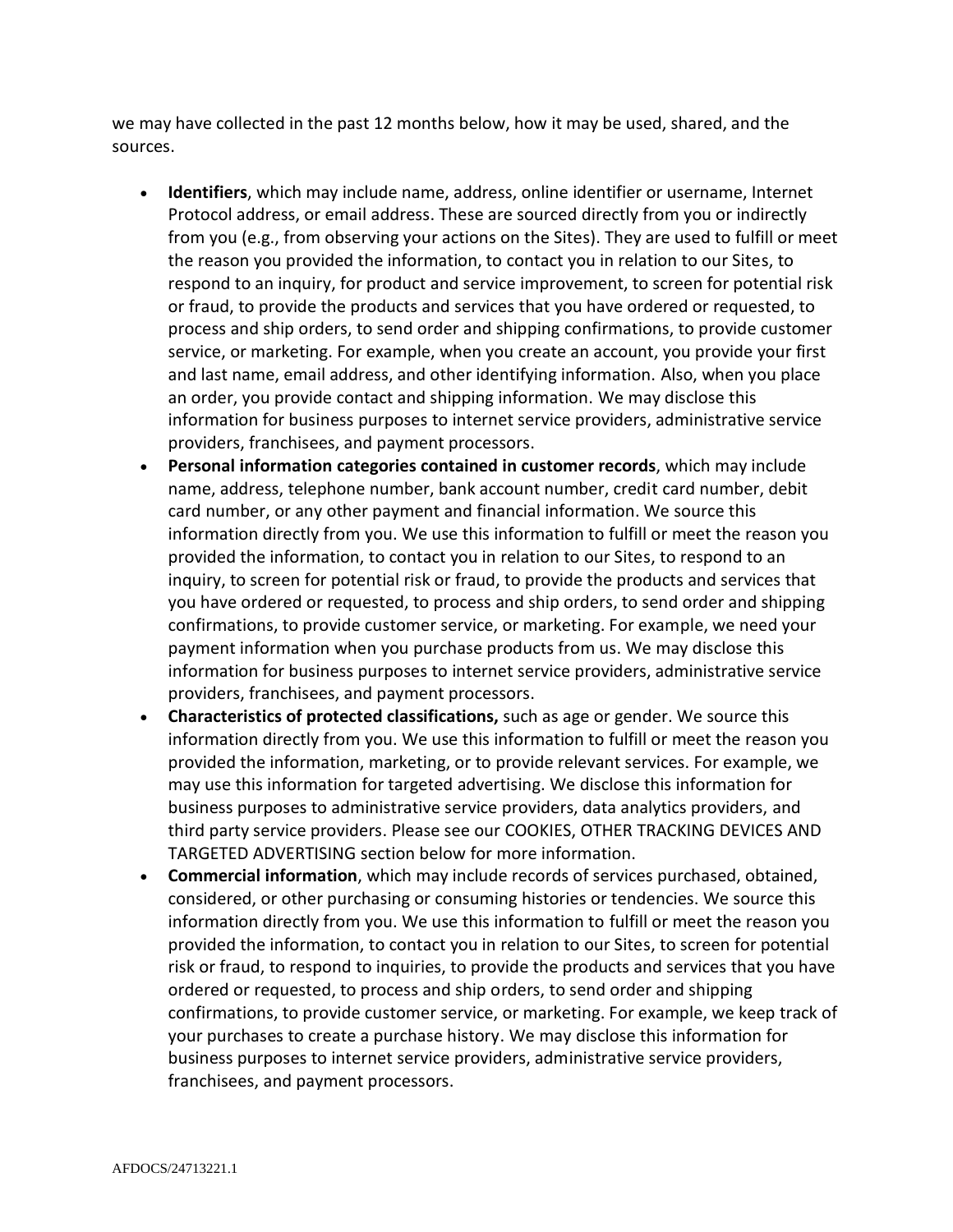- **Professional or employment-related information**, such as employment history or professional certifications. We source this information directly from you. We use this information to fulfill or meet the reason you provided the information or to process an employment application. For example, when you apply for a job with us or request information about becoming a franchisee, we ask for your relevant employment history. We disclose this information for business purposes to service providers, such as background check providers and human resource administrative service providers.
- **Education information**, such as level of education completed or academic performance. We source this information directly from you. We use this information to fulfill or meet the reason you provided the information or to process an employment application. For example, when you apply for a job with us or register to be a franchisee, we ask for your education information. We disclose this information for business purposes to service providers, such as background check providers and human resource administrative service providers.
- **Internet, technical or other similar network activity**, which may include usage and browsing history; IP address; device information, including device properties; search history; information on your interaction with our Sites; and error logs. We source this information directly or indirectly from you (e.g., from observing your actions on our Sites). We use this information to fulfill or meet the reason you provided the information, to screen for potential risk or fraud, or to improve our Sites. We disclose this information for business purposes to administrative service providers, data analytics providers, third party service providers, and internet service providers. Please see our COOKIES, OTHER TRACKING DEVICES AND TARGETED ADVERTISING section below for more information.
- **Geolocation information.** We get geolocation data directly from you, indirectly from you (e.g., if you allow location services), and/or from third parties like social media platforms. We use this to provide and improve the features, products and services you request; for registration, contests, promotions; to provide personalized content, information, and to send you brochures, coupons, samples, offers and other information on our products or those of our family of companies; when we perform our duty in contract with you; and/or to deliver relevant advertising. This information is shared for business purposes among affiliates of COMPANY, with administrative service providers, data analytics providers, and third party service providers.
- **Biometric information.** We collect images of you, which may be viewed as biometric information under some laws. Specifically, while photographs taken in connection with deliveries are not intended to include images of people, from time to time an individual will appear in a delivery photograph. We get this information directly from you. We may disclose this information for business purposes to administrative service providers, franchisees, and payment processors, including to confirm delivery and receipt.
- **Inferences drawn from other personal information**, which may include a profile reflecting a person's preferences, interests, characteristics, psychological trends, predispositions, behavior, attitudes, intelligence, abilities, and aptitudes. We source this information directly or indirectly from you, (e.g., from observing your actions on our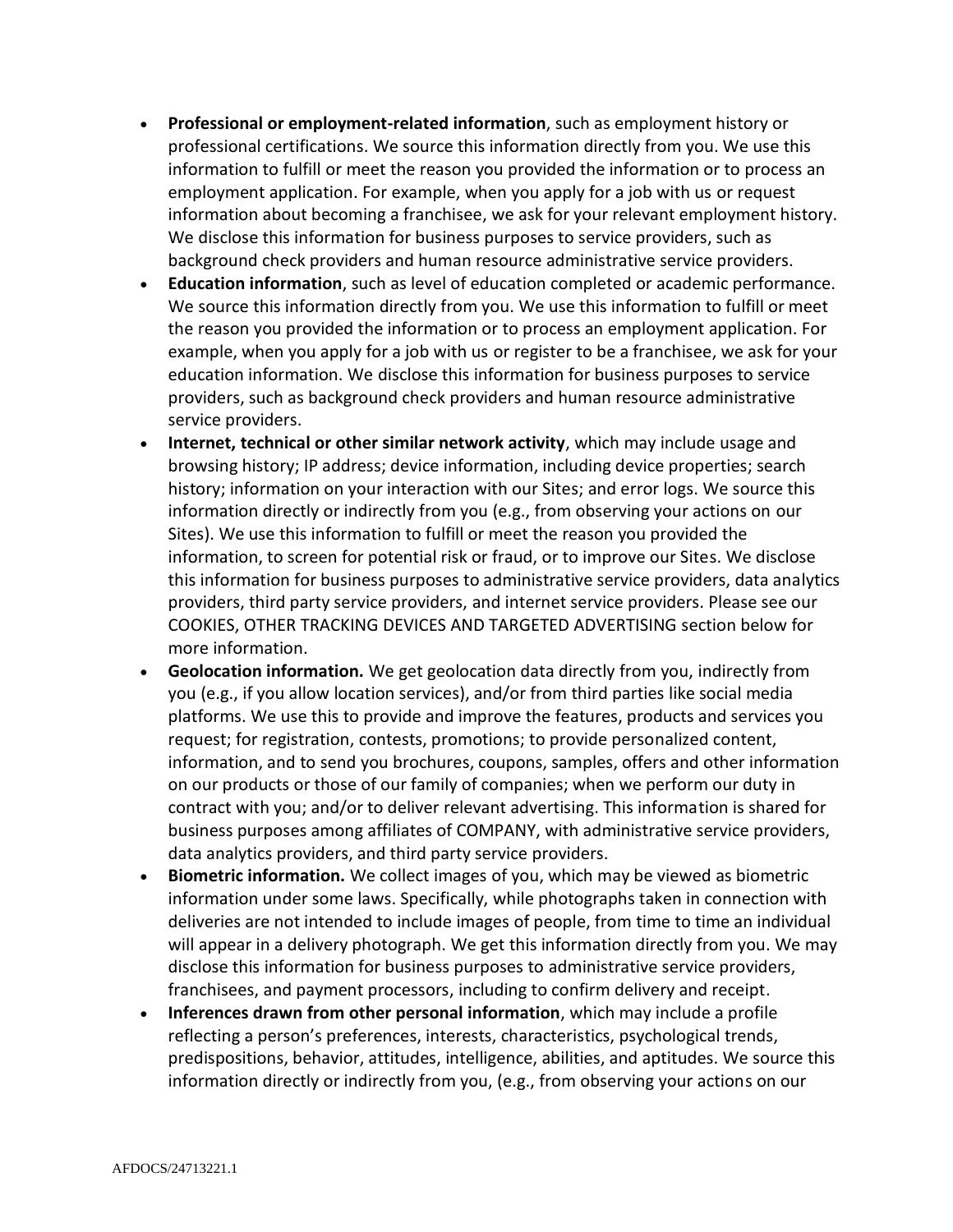Sites). We use this information to fulfill or meet the reason you provided the information or for marketing. We do not disclose this information to third parties.

Your decision to provide any personal information is voluntary. However, please note that, if you do not provide certain personal information, we may not be able to accomplish some purposes outlined in this Policy and you may not be able to use or access certain services on our Sites.

We collect the following specific pieces of personal information:

- **Personal contact details.** This includes information like names, addresses, telephone numbers, or email addresses. For example, when you provide contact details during online registration, when doing business with us, or when providing purchasing products from us. Some Sites allow you to establish a username and password to set up an account.
- **Information about your transactions with us.** For example, your purchase history, and billing and shipping information, and other information about your use of our products or services.
- **Photographs.** While photographs taken in connection with deliveries are not intended to include images of people, from time to time an individual will appear in a delivery photograph.
- **Payment information.** This includes information from your credit or debit card, online payment account, or other payment options.
- **Unique customer and commercial information.** For example, usernames and other login credentials.
- **Demographic information.** For example, data such as age, gender, hobby or activities, taste or preferences.
- **Data for agreements with customers or vendors.** This includes the assessment and acceptance of a customer, franchisee or vendor. For example, we collect credit status or information publically available on sanctions or watch lists.
- **Information collected from our Sites and social media pages.** This includes information collected when you interact with us. For example, comments, photos, or other information that you post through blogs, message boards, or social networking.
- **Device information.** For example, Internet Protocol (IP) address, device identifier, device's operating system, browser type, websites visited before or after you visit our website, pages viewed and activities at our website, as well as interaction with advertisements.
- **Device Authentication/Fraud Detection.** We, or a third party acting on our behalf and at our direction, may collect information about your device to authenticate your device and to protect you and us against fraud. Specifically, we may collect your Device ID, GPS logs (which includes information about your location and movement) and device info logs (which includes information about your device's operating system, model, brand, MAC address).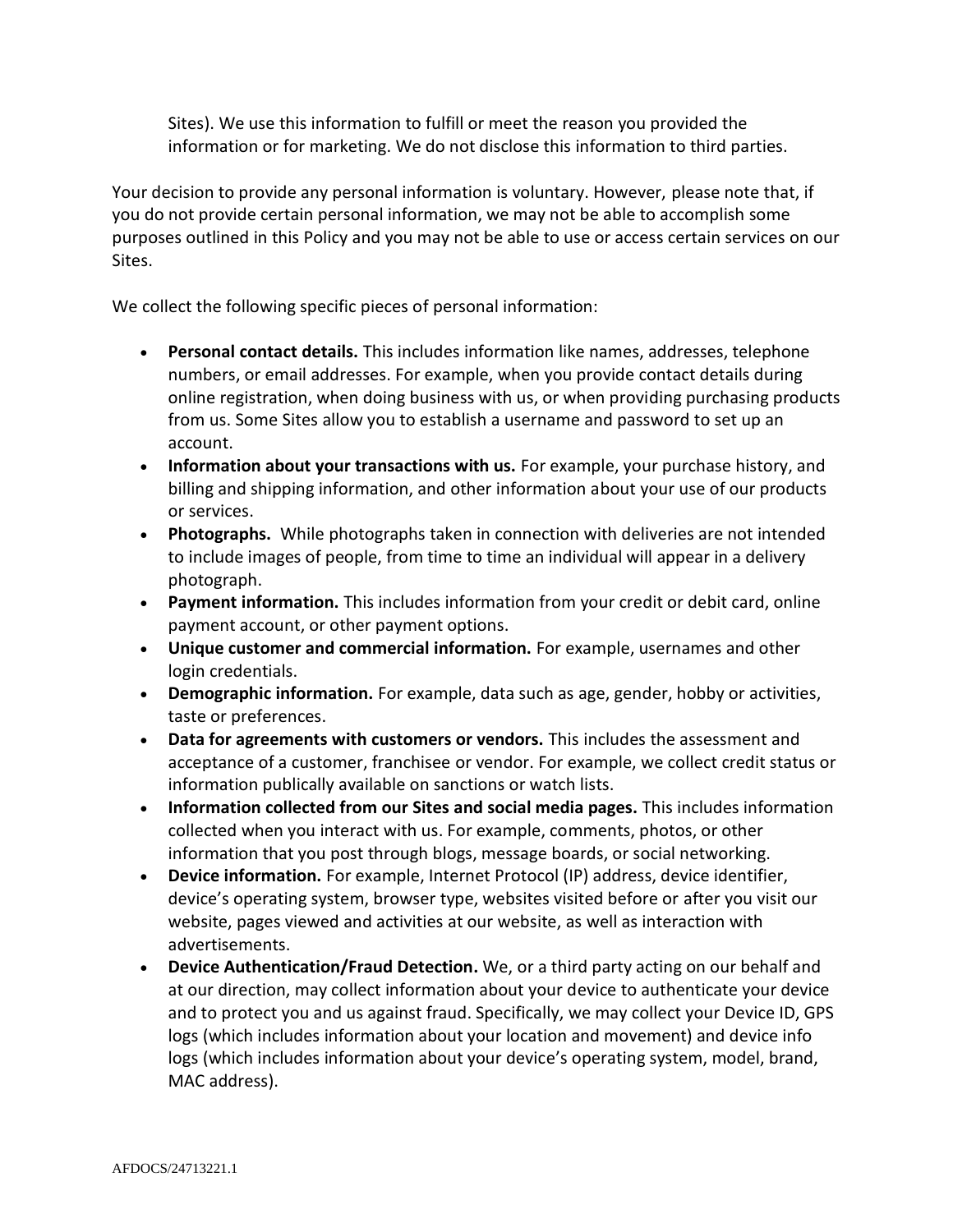- **Franchisee application information.** We collect information from potential franchisee owners through the Sites.
- **Video messaging/e-Postcards**. From time to time, we also may give you the option to send an e-Postcard to a friend, or a video message to a recipient ("**e-message**"). An emessage is a fun, easy way for you to electronically share images of a COMPANY product with someone else, or video gift message to a recipient. If you elect to send an emessage, you will be required to provide your name, your email address, the video or images, and the recipient's name and email address.
- **Third-party service and advertising partners may also collect information automatically.**
- **Other information we have collected from you with your consent.**

# **COOKIES, OTHER TRACKING DEVICES AND TARGETED ADVERTISING**

A cookie is a small piece of data sent from the Sites and stored in a user's web browser while the user is browsing Sites ("**Cookie**"). Every time the user loads Sites, the browser sends the Cookie back to the server to notify the Sites of the user's previous activity. Web beacons (also known as image tags, gif or web bugs) are small pieces of code used to collect advertising data, such as counting page views, promotion views or advertising responses ("**Web beacons**"). We also utilize pixels in connection with our email communications and in connection with the Sites. Our Sites' web server automatically collects and we may use your Cookies, Web beacons, pixels and other similar tracking technologies (collectively "**Tracking Technologies**") to collect information as you browse our Sites. We use Tracking Technologies, web server log files and tracking code, and information we receive through the use of these Tracking Technologies to analyze trends, administer the Sites, track users' movement, and gather broad demographic information for aggregate use. Information of this type may be combined with other sources of information for these purposes. Certain pages of the Sites, and promotional email messages, or newsletters we send, may contain Tracking Technologies that allow us to count users who have visited those pages and to determine whether messages have been opened and acted upon.

Some of these Tracking Technologies may be placed by third party service providers to help determine the effectiveness of our advertising campaigns or email communications. These Tracking Technologies may be used by these service providers to place a persistent Cookie on your computer. Doing this allows the service provider to recognize your computer each time you visit certain pages or emails and compile anonymous information in relation to those page views. The use of Tracking Technologies by third party service providers is within their control and not ours. We do not control their Sites or their policies and practices regarding your information and you should be aware that different rules might apply to the collection, use or disclosure of your information by third parties in connection with their advertisements or promotions and other sites you encounter on the Internet. This Policy does not cover any use of information that a third-party service provider may directly collect from you and we do not undertake to confirm, investigate, or police their practices. For example, we work with the below: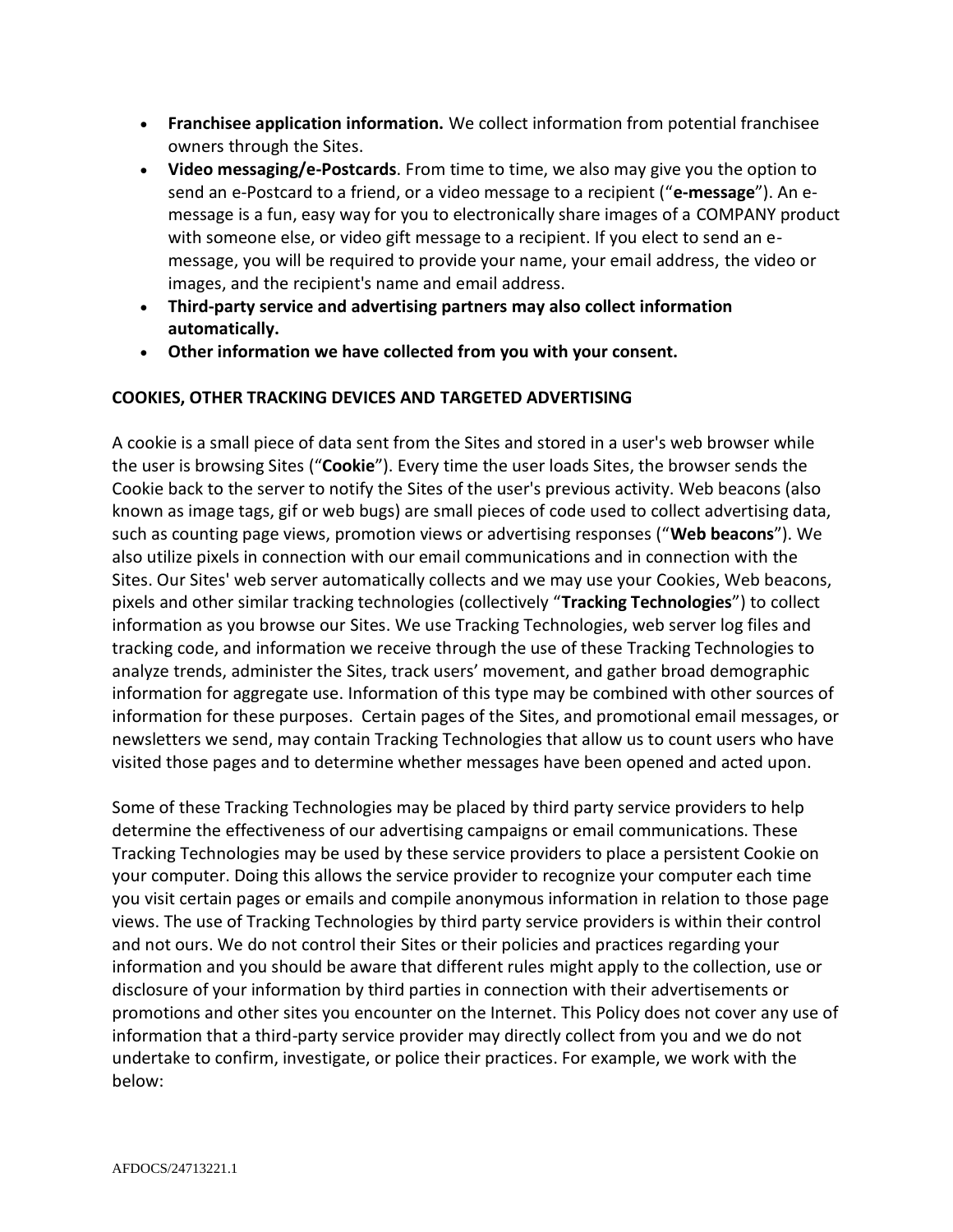**Google Analytics.** To help facilitate the delivery of relevant content, we use Google Analytics. Google Analytics uses Cookies to report on user interactions on our and others' websites. We use the data collected for optimizing marketing, refining advertising and/or programming strategies, and generally improving user experience. For more information about Google Analytics and how it collects and processes data, please visit:

https://policies.google.com/technologies/partner-sites. Instructions on opting out of Google Analytics using a specific plug-in is available at the following link:

https://tools.google.com/dlpage/gaoptout. Note that this opt-out is specific to Google activities and does not affect the activities of other ad networks or analytics providers that we may use.

**Facebook Analytics.** We also use Facebook Analytics to measure your use of our Sites, tailor our Sites to your interests, and improve our products and services. Please note, Facebook can connect this data with your Facebook account and use it for its own advertising purposes, in accordance with Facebook's Data Policy which can be found at Facebook.com/about/privacy/. Please click [here](https://www.facebook.com/settings/?tab=ads#_=) if you would like to withdraw your consent.

The practice of collecting these Tracking Technologies is a standard practice on the Internet. If you do not want us to collect your Cookies, you can set your browsers or third-party software to reject Cookies. If you reject the Cookie, you may be unable to use portions of our Sites that require registration, some pages of the Sites might not function properly, and the Sites experience will not be capable of being tailored to you from visit to visit. Also note that even if you opt-out of interest-based advertising, these Tracking Technologies may still collect data for other purposes including analytics and you will still see ads from us, but the ads will not be targeted based on behavioral information about you and may therefore be less relevant to you and your interests. Please consult your web browser's Help documentation for more information about how to turn these Cookies on and off for your browser. The Network Advertising Initiative also offers a means to opt-out of a number of advertising Cookies. Please visit their website [here](https://optout.networkadvertising.org/?c=1#!%2F) to learn more and to opt-out, if desired. Additionally, the Digital Advertising Alliance provides an opt-out mobile app to control interest-based advertising on apps on your mobile device, available on the [Apple Store,](https://itunes.apple.com/us/app/appchoices/id894822870?mt=8) [Google Play,](https://play.google.com/store/apps/details?id=com.DAA.appchoices&hl=en) and [Amazon's Appstore](http://www.amazon.com/Digital-Advertising-Alliance-AppChoices/dp/B00SVQ4FMO).

By visiting our Sites, you acknowledge, understand and hereby agree that you are giving us your consent to track your activities through use of these Tracking Technologies and that we may use Tracking Technologies in the emails we send you. You will not be subjected to a decision based solely on automated processing, including profiling.

# **PURPOSE OF DATA COLLECTION**

We use your personal information in a variety of ways, including as disclosed at the time you provide such personal information through promotions or a rewards or other program, or by submitting a Franchise Application, or by setting up an account through one of our Sites.

Specifically, we may use your personal information for the following business purposes: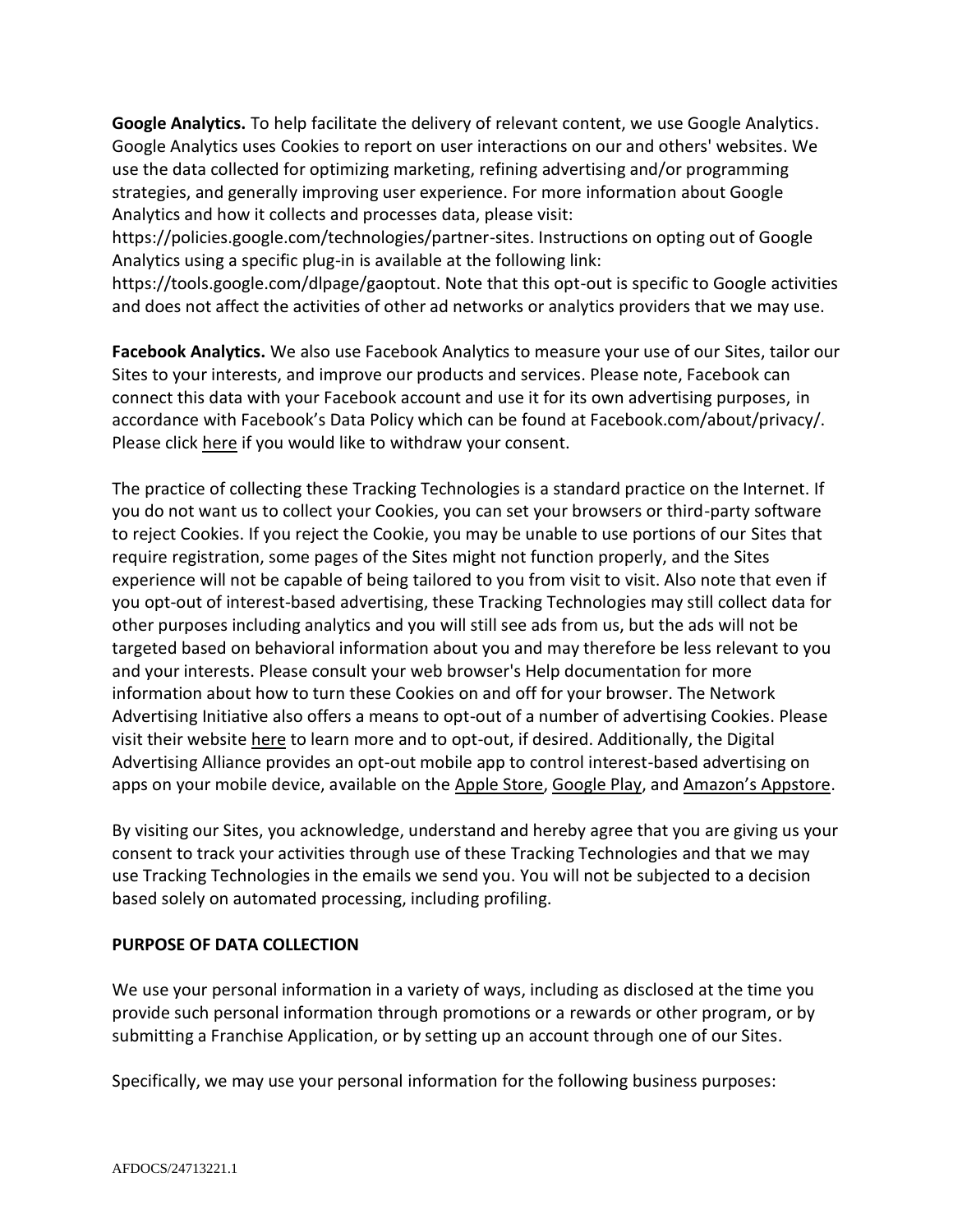- **Providing Support and Products:** Including to provide our products, including our websites, applications and online services; to communicate with you about your access to and use of our products and services; to respond to your inquiries; to provide troubleshooting, fulfill your orders and requests, process your payments and provide technical support; and for other customer service and support purposes.
- **Providing the features, products and services you request.** We may use the personal information we collect to fulfil your requests for, and enable your use of, our features, products and services. This includes payment processing for purchases, subscriptions or sales; to protect against or identify possible fraudulent transactions; processing COMPANY product orders, registrations for rewards or other programs; contacting you; improving our Sites, our products and services; tailoring your experience on our Sites; for internal business purposes; and to otherwise maintain and administer our Sites and our business.
- **Analyzing and Improving Products and Operations.** We may use this information to better understand how users access and use our products and services; to evaluate and improve our products, services and business operations; to develop new products and services; to conduct surveys and other evaluations (such as customer satisfaction surveys); and for other research and analytical purposes.
- **Personalizing Content and Experiences.** We use personal information to tailor content we send or display on our websites and other products and to otherwise personalize your experiences.
- **Securing and Protecting Our Business.** Including to protect and secure our business operations, assets, products, network and information and technology resources; to investigate, prevent, detect and take action regarding fraud, unauthorized access, situations involving potential threats to the rights or safety of any person or third party, or other unauthorized activities or misconduct.
- **Corporate Governance and Internal Operations**: Including our general business, accounting, record keeping and legal functions; legal compliance; and related to any actual or contemplated merger, acquisition, asset sale or transfer, financing, bankruptcy or restructuring of all or part of our business.
- **Advertising, Marketing and Promotional Purposes:** Including to reach you with more relevant ads and to evaluate, measure and improve the effectiveness of our ad campaigns; to send you newsletters, offers or other information we think may interest you; to contact you about our products or information we think may interest you; and to administer promotions and contests. Where required by law, we ask visitors providing email addresses to tell us if they would like more information or updates from us, such as information about products and services available from our family of companies. We also offer visitors an "opt-out" option if they wish to stop receiving information from us. Sometimes you may be asked to "opt-in" before we contact you in certain ways or before certain services become available.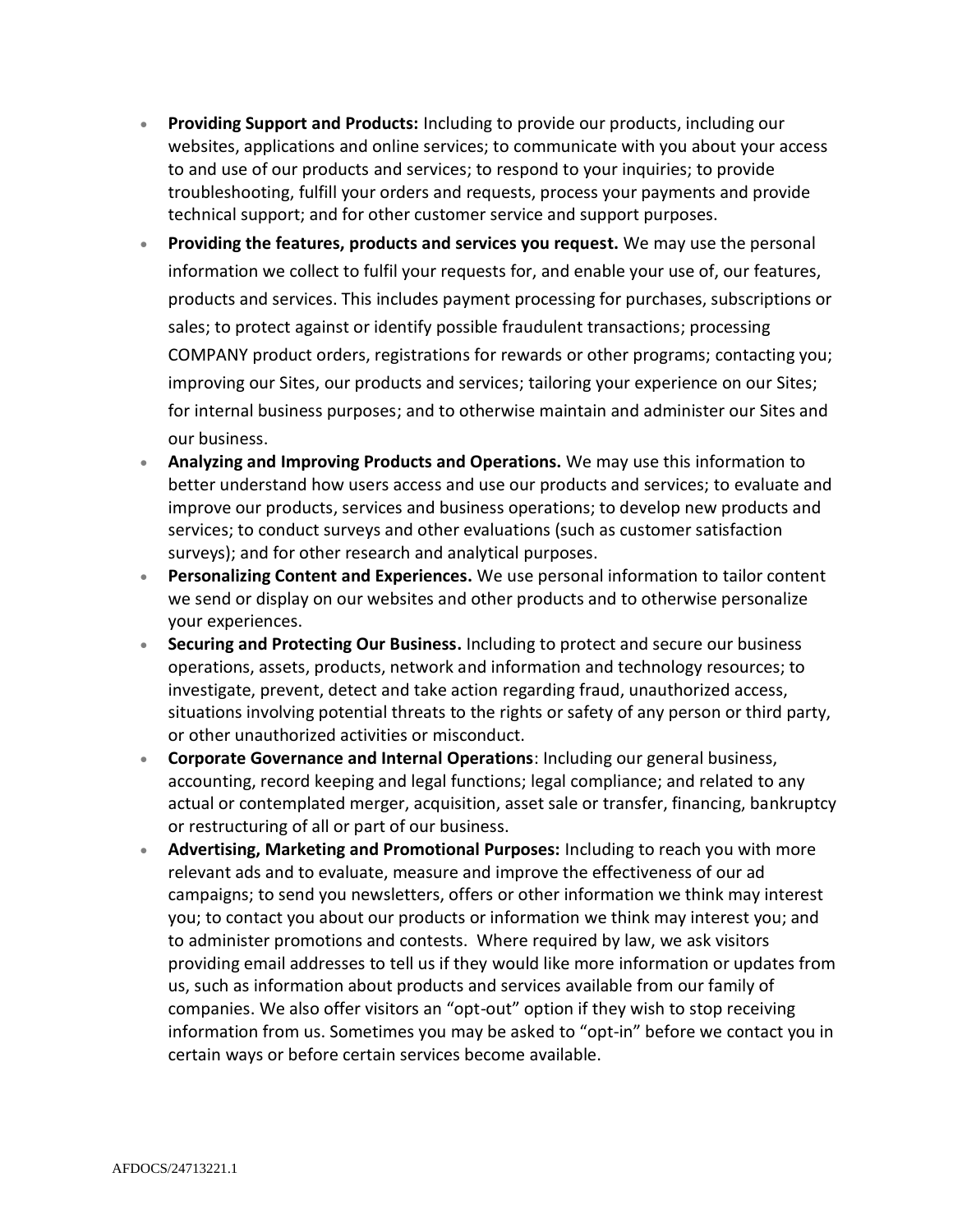- **Complying with Legal Obligations:** Including to comply with the law, our legal obligations and legal process, such as warrants, subpoenas, court orders, and regulatory or law enforcement requests.
- **Defending our Legal Rights:** Including to manage and respond to actual and potential legal disputes and claims, and to otherwise establish, defend or protect our rights or interests, including in the context of anticipated or actual litigation with third parties
- **Providing the features, products and services you request.** We may use the personal information we collect to fulfil your requests for, and enable your use of, our features, products and services. This includes payment processing for purchases, subscriptions or sales, to protect against or identify possible fraudulent transactions, processing COMPANY product orders, processing registrations for rewards or other programs, contacting you, improving our Sites, our services, and for internal business purposes, tailoring your experience on our Sites, and to otherwise maintain and administer our Sites.
- **Registration, contests and promotions.** We may use your personal information to enter you in contests, sweepstakes and other promotions if you choose to enter; to notify you of results and to register you for certain features, products and services in line with your marketing preferences.
- **When we perform our duty in a contract with you.** We may use your personal information when you work as a service provider or apply for a job with us, as needed. If you are a consumer or a user of our services, we will use your personal information to fulfil our duty in our agreement with you.
- **To assess and accept franchisees, customers or vendors.** This includes verifying the identity and credit status of some franchisees, customers or vendors, conducting due diligence, and screening against publicly available government and/or sanctions lists and other third-party data sources, the use of and participation in COMPANY's incident registers and sector warning systems and/or third party verification services. Collecting this personal information may involve a credit reference agency or other third party.
- **To improve the features, products and services that we offer through the Sites.** We may use personal information to improve our product offerings, services, as well as our Sites and features.
- **For certain automated decision-making activities.** We may use the personal information we collect for online advertising, and / or making a personality profile for you. Details of the personal information we collect, how it is used, and how you may opt out of any automated decision-making is explained above.

# **SHARING INFORMATION**

We may share your information with our independently owned franchisees, subsidiaries, affiliates, or other third parties to perform functions or services on our behalf, to jointly offer products and services, to fulfill product orders placed on our Sites, to process orders, and to facilitate rewards and other programs.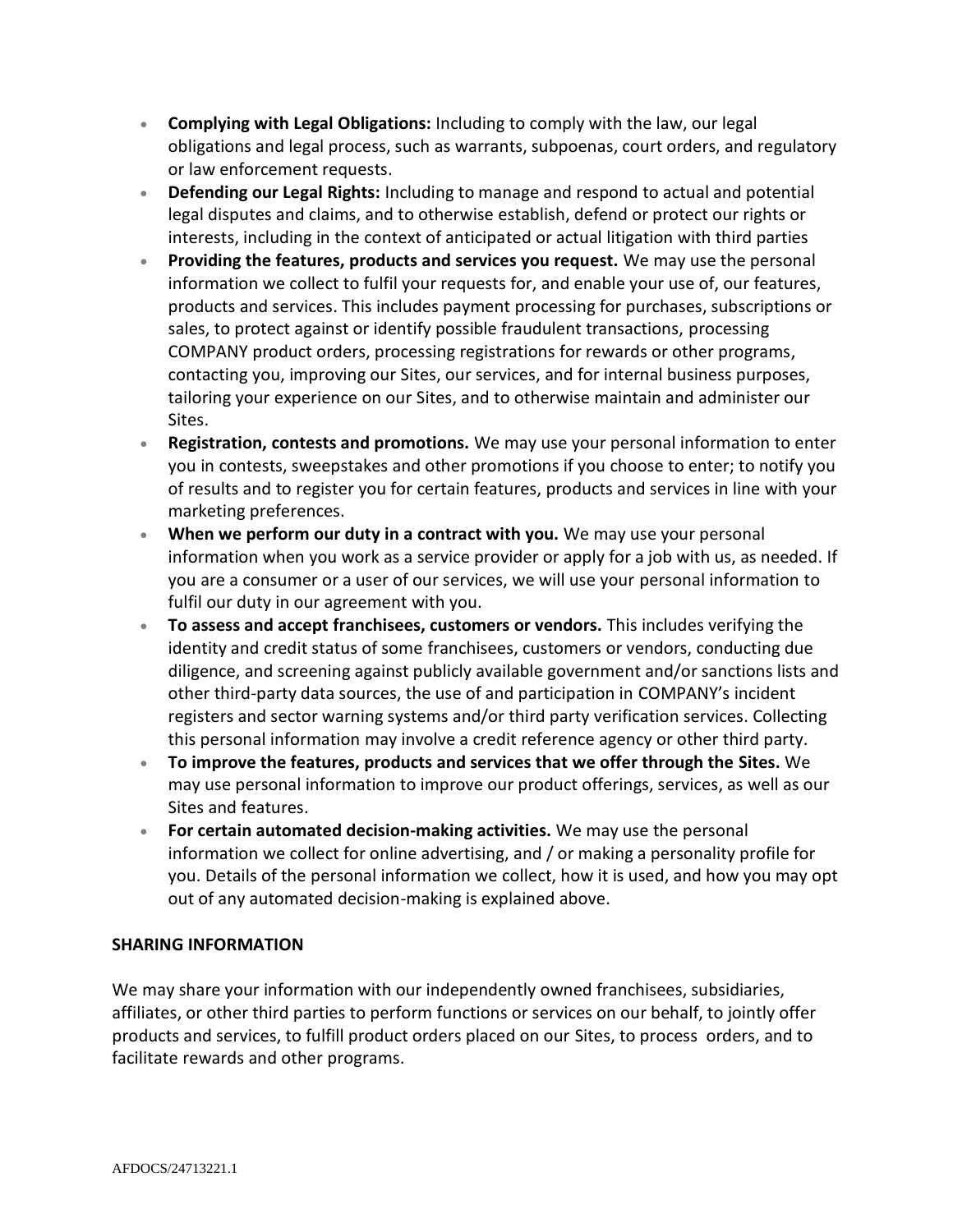We may share your personal information for purposes consistent with this Policy and as set forth below:

- **With Franchisees:** We sometimes retain the services of our independently owned franchisees and other third parties to perform functions or services on our behalf.
- **With vendors or agents:** We may share your personal information with companies we have hired to provide services for us. When we share personal information with companies to provide services for us, they are required to agree to protect the personal information and keep it confidential unless you otherwise consent. As an example, we use service providers to send emails and e-messages on our behalf; and our franchisees may create and ship the COMPANY products that you order on our Sites, send birthday or holiday reminders, and access your account to redeem earned rewards.
- **Within our family of COMPANY brands and with our Affiliates.** We may share personal information among the COMPANY brands and businesses, as appropriate. Further, from time to time, we may send your information to our affiliates, including without limitation, Edible Brands, LLC, BerryDirect, LLC, Naranga, LLC, Edible Arrangements, LLC Edible Brands Ukraine, LLC and Broad Peak Technologies (SMC-Pvt) Limited, or, if for example, we believe that they may have information about franchising or other opportunities that may be of interest to you.
- **Joint Promotions.** From time to time, we may work with third parties to provide specific services or products and/or offer promotional offers. When engaging in these joint promotions, information may be provided to both the Sites and the third parties' sites. In the event that the third party requests your information, you will be subject to that third parties' privacy policy. Please review these third party's privacy policies before providing your information.
- **Business Transfers.** As we continue to develop our business, we may share or transfer your personal information in the course of any direct or indirect reorganization process including, but not limited to, mergers, acquisitions, divestitures, bankruptcies, and sales of all or a part of our assets. Your information may be shared following completion of such transaction and/or during the assessment process pending transfer. If transferred in such a case, your information would remain subject to this Policy or a privacy policy that, at a minimum, protects your privacy to an equal degree as this Policy.
- **Protection of Site and Others.** We may preserve and have the right to disclose any information about you or your use of the Sites without your prior permission if we have a good faith belief that such action is necessary to: (i) protect and defend our rights, property or safety or that or those of our affiliates or franchisees, other users of the Sites, or the public; (ii) enforce the Terms for the Sites and Programs; or (iii) respond to claims that any content violates the rights of third parties. We may also disclose information as we deem necessary to satisfy any applicable law, regulation, legal process or governmental request.

We will share aggregated demographic information with our affiliates, franchisees, subsidiaries, and other third parties. This type of information is not linked to any personal information that can identify any individual person.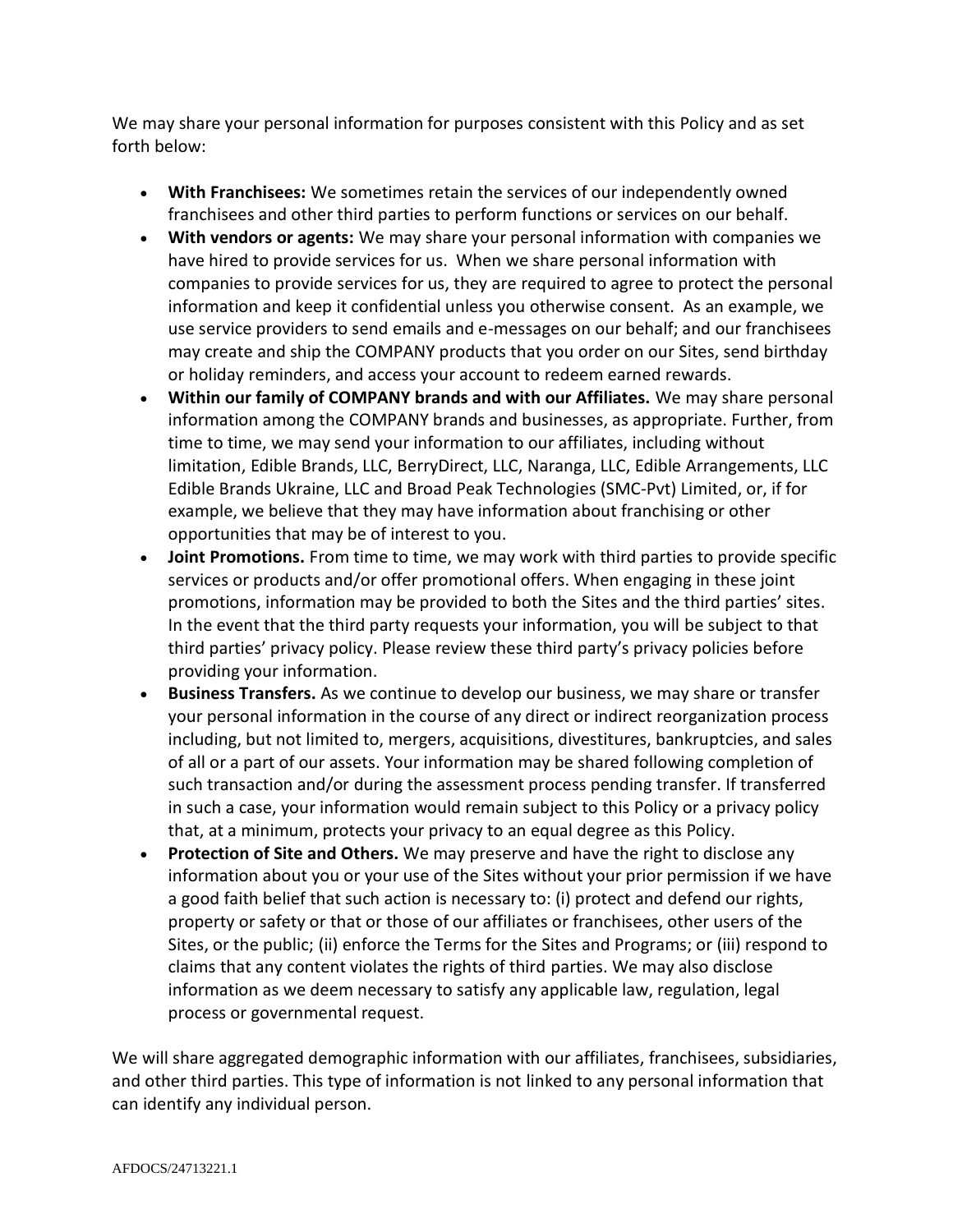### **LAWFUL BASES**

### **We rely upon the following lawful bases for processing personal information:**

- **To protect your vital interests.** We may, for example, process personal information for health and safety reasons if you are at a COMPANY facility or in the event of a recall.
- **At your direction and with your consent.**
- **For scientific research purposes.**
- **For other legitimate business purposes.** We may also rely on our legitimate interest to improve business and marketing practices. This includes but is not limited to legal compliance, research and analysis, data linkage and combining, and other purposes described above. When we rely on our legitimate interest, we'll carry out a legitimate interest assessment to ensure we consider and balance any potential impact to your rights under applicable data protection laws before we carry out any data processing. We won't use your personal information for activities where our interests are overridden by the impact on you, unless we have your consent or are otherwise required or permitted to by law.

#### **CONSENT TO INTERNATIONAL TRANSFER**

If you are visiting our Sites and provide us with personal information, we may transfer that personal information to our affiliates and subsidiaries or to other third parties, in accordance with local law. We may also transfer your personal information across borders (including to the United States whose data protection law may not be the same as in your country of residence), from your country or jurisdiction to other countries or jurisdictions in accordance with legal requirements. You acknowledge you understand that by providing your personal information to us, your personal information (i) will be used for the uses identified in accordance with this Policy, and (ii) may be transferred as indicated above, in accordance with applicable law. By using the Sites, participating in any of the services, and/or providing us with this information, you acknowledge this transfer, which may not offer the same level of data protection as the country where you reside, in accordance with the terms of this Policy and you do not require separate notification of each such transfer that occurs.

#### **MOBILE APPLICATION USERS**

• **Text Messages.** We distribute mobile coupons and other promotional text messages to devices of guests who have requested this information via an opt-in request. If you optin, you agree to receive recurring autodialed text messages from or on behalf of COMPANY about promotions, special offers, and discounts at the phone number provided. Your consent is not required and is not a condition of any purchase. Further, we may send you transactional messages, such as shipping notifications, payment confirmation, and other informational messages, if you provide us your telephone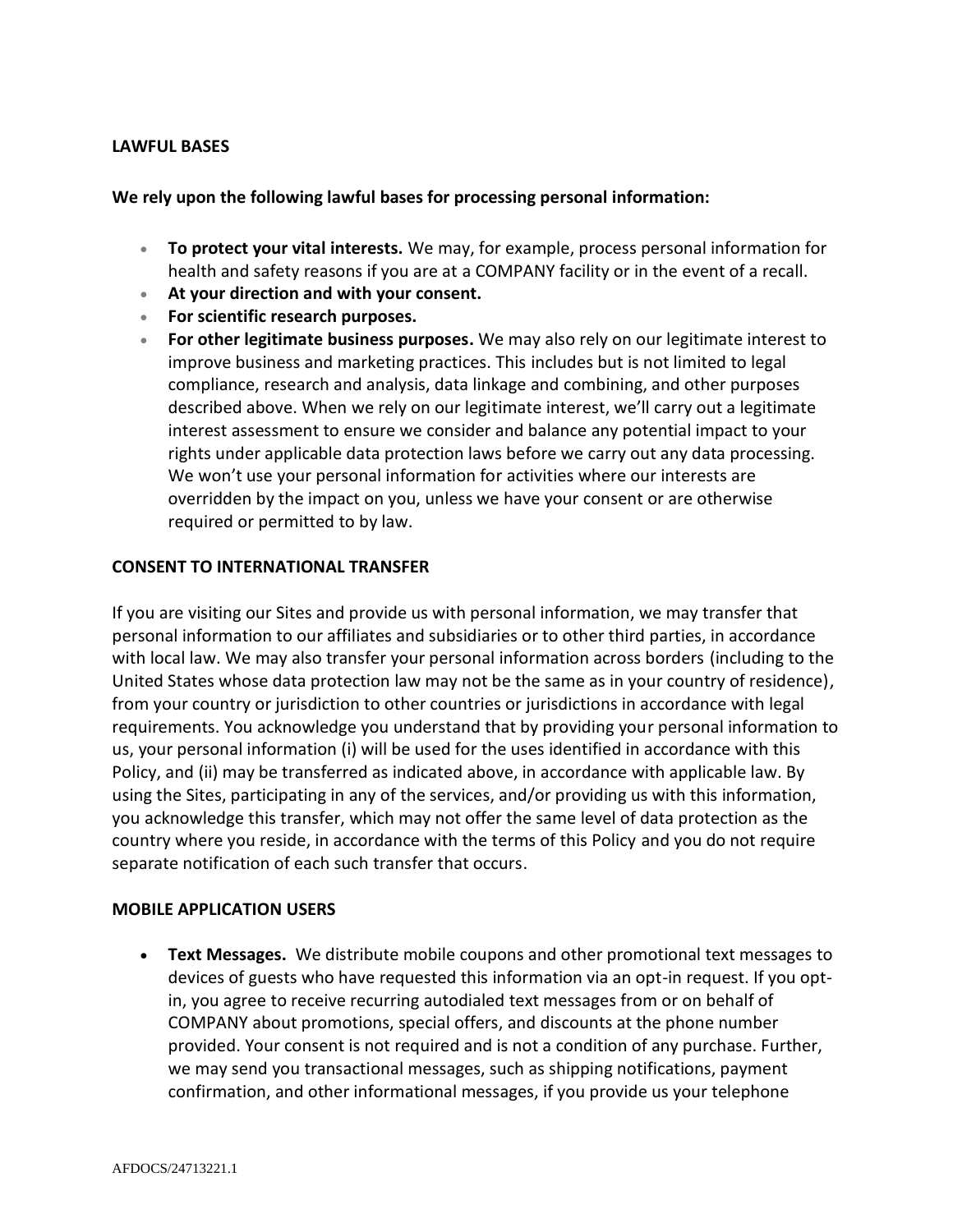number. Message and data rates apply. To opt out of COMPANY mobile messaging, reply "stop" to text messages. This will opt you out of all COMPANY text message campaigns.

- **Push Notifications.** You may at any time opt out from further allowing COMPANY to send you push notifications by adjusting the permissions in your mobile device.
- **Geo-Location.** You may at any time opt out from further allowing COMPANY to access location data by adjusting the permissions in your mobile device.

**Uninstall the COMPANY Mobile Application**. You can stop all further collection of information by the COMPANY mobile application by uninstalling the COMPANY mobile application. You may use the standard uninstall process available as part of your mobile device or via the mobile application marketplace or network. Note: If you uninstall the mobile application from your device, the COMPANY unique identifier associated with your device will continue to be stored. If you re-install the application on the same device, COMPANY will be able to re-associate this identifier to your previous transactions and activities.

**Mobile application users.** The following provisions apply to users of COMPANY mobile applications (each, an **"Application"**):

- **Device and Usage Information.** Device and usage information will be shared with Google Analytics (Google), Apple Analytics (Apple) and Crashlytics (Fabric, a Google company) for analytics and crash reporting.  Device and Usage information may also be collected by Third Party SDK's when connecting or interacting with them. Please see our COOKIES, OTHER TRACKING DEVICES AND TARGETED ADVERTISING section above for more information.
- **Users of the Apple Application.** If you download and/or use our Application(s) for iPhone or iPad: These Terms & Conditions incorporate by reference the Licensed Application End User License Agreement (the "**LAEULA**") published by Apple, Inc. (located online at http://www.apple.com/legal/itunes/appstore/dev/stdeula/). For purposes of these Terms & Conditions, the Application is considered the "Licensed Application" as defined in the LAEULA and COMPANY is considered the "Application Provider" as defined in the LAEULA. If any of these Terms & Conditions conflict with the terms of the LAEULA, these Terms & Conditions shall control.
- **Mobile Service, Internet and Service Fees.** The use of the Application requires use of a mobile device and wireless mobile data service, which must be obtained from your wireless carrier, and may require Internet access, which must be obtained from your service provider; you are responsible for obtaining and paying for such additional services and obtaining a suitable device, including without limitation all usage charges related thereto. You may be required to send and receive, at your cost, electronic communications related to the Application, including without limitation, administrative messages, service announcements, diagnostic data reports and Application updates from COMPANY, your mobile carrier or third party service providers. If you do not have an unlimited wireless mobile data plan, you may incur additional charges from your wireless service provider in connection with your use of the Application. You are solely responsible for obtaining any additional subscription or connectivity services or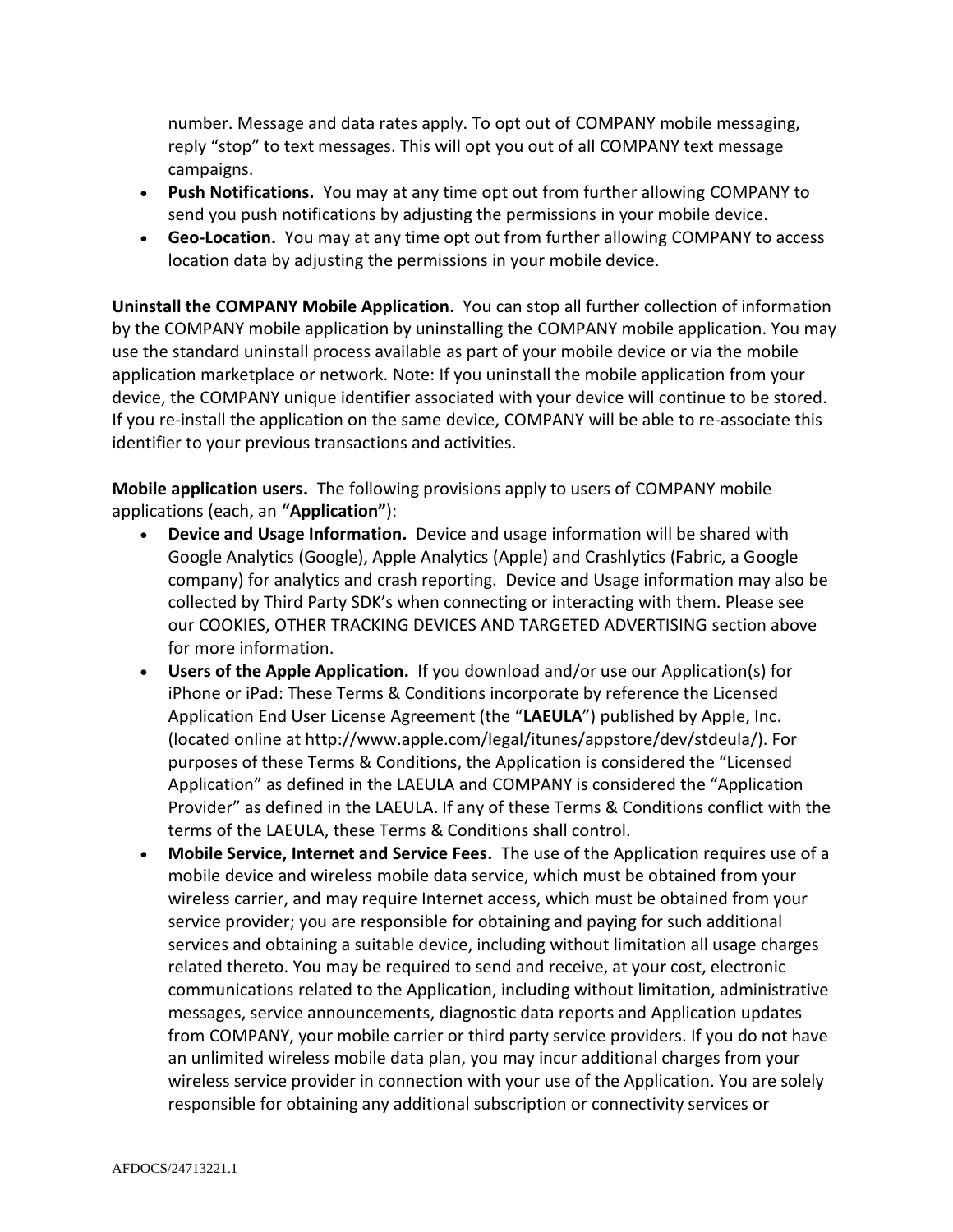equipment necessary to access the Application, including but not limited to payment of all third party fees associated therewith, including fees for information sent to or through the Application.

The Application may not work with all devices or all mobile carriers. COMPANY makes no representations that the Application will be compatible with or provided by all mobile carriers. In the event that fees are charged for the Application or other third-party service providers charge a fee for the products or services they provide, you agree to pay such fee to the respective party in exchange for your continued use of such products or services. Some services may be subject to different or additional terms (including fees), which you will be required to agree to prior to your use of such services.

# **HOW WE RESPOND TO DO NOT TRACK SIGNALS**

The "Do Not Track" ("**DNT**") privacy preference is an option that may be made in some web browsers allowing you to opt-out of tracking by websites and online services. At this time, global standard DNT technology is not yet finalized and not all browsers support DNT. We therefore do not recognize DNT signals and do not respond to them.

## **DATA RETENTION**

We will retain your information for as long as needed to provide you products and services and to comply with our accounting and legal obligations, resolve disputes, and enforce our agreements. Your personal information will be destroyed or permanently deleted as required by applicable law.

## **SECURITY**

While no data transmission over the Internet is 100% secure from intrusion, we have reasonable and appropriate security measures in place to attempt to protect against the loss, misuse, and alteration of your personal information under our control. We have taken reasonable steps to confirm the information is retained in secured facilities and that reasonable measures have been implemented for protection from unauthorized access. However, no security system is impenetrable. We cannot guarantee the security of our Sites or databases, nor can we guarantee that information you supply will not be intercepted while being transmitted to us over the Internet. We ask that you do your part by maintaining any usernames and passwords you use to access the Internet or the Sites strictly confidential. If we learn of a security systems breach we may attempt to notify you electronically so that you can take appropriate protective steps. By using the Sites or providing personal information to us, you agree that we can communicate with you electronically regarding security, privacy and administrative issues relating to your use of the Sites. We may post a notice via our Sites if a security breach occurs. We may also send an email to you at the email address you have provided to us in these circumstances. Depending on where you live, you may have a legal right to receive notice of a security breach in writing and we will notify you as required by applicable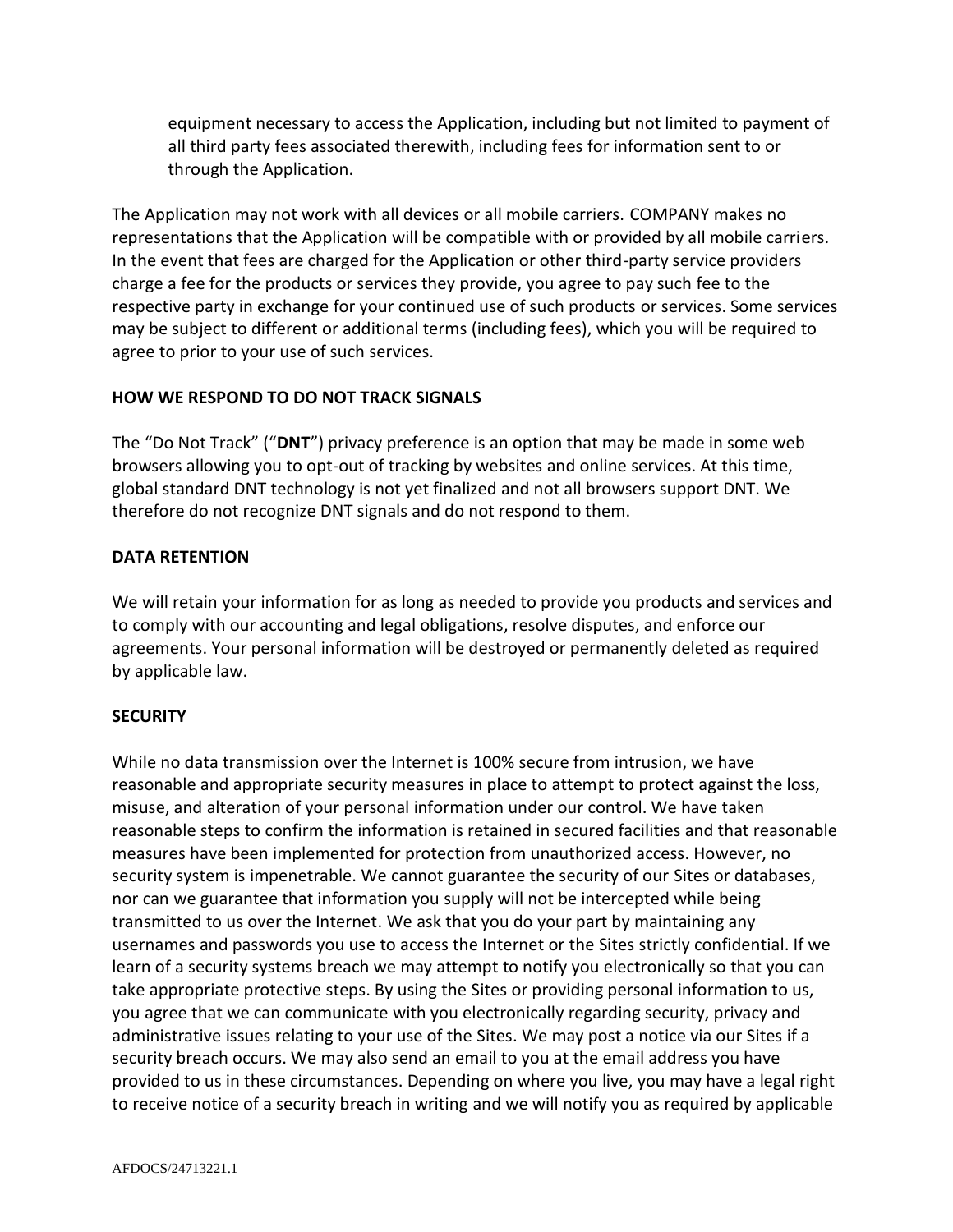law. We will also notify relevant government authorities, as required by applicable law.

WE DO NOT SEND EMAILS ASKING YOU TO PROVIDE OR CONFIRM CREDIT CARD NUMBERS, SOCIAL SECURITY NUMBERS OR YOUR USERNAME AND PASSWORD! If you receive such email communication, please forward it immediately to privacypolicy@edible.com and then immediately delete the fraudulent email from your computer.

## **YOUR INFORMATION AND OPTING-OUT**

If you do not wish to receive periodic mailings or emails, text messages, or telephone contact concerning our Sites, our products and services, holiday, birthday and gift reminders, upcoming events, or your rewards membership, you may opt-out of receiving such marketing or promotional communications by sending us a written request to the address listed below or by following the opt-out or unsubscribe instructions in the email or text you receive from us. In addition, you may deactivate your memberships, registrations or accounts by following the instructions provided in any applicable terms and conditions or by contacting us. When you opt out of marketing or cancel any account or registration, note that we reserve the right to contact you regarding your orders, technical support and any other matter that might affect our service to you, and/or your use of the Sites, as applicable.

## **YOUR CALIFORNIA PRIVACY RIGHTS**

California law ("**CCPA**") grants California residents rights with regard to their personal information. Our personal information collection, use and sharing practices are detailed in the PERSONAL INFORMATION WE COLLECT, USE, AND SHARE section above and throughout this Policy. Rights provided to you in connection with your personal information are as follows:

- **Right to Opt-out of Sale of Personal Information:** While you have the right to opt-out of the sale of your personal information if a company sells your personal information, COMPANY does not sell personal information, including personal information from California residents who we know are younger than 16 years old, as we understand that term to be defined by the CCPA and its implementing regulations.
- **Verifiable Request to Delete:** California residents have the right to request deletion of their personal information that we have collected about them and to have such personal information deleted, except where an exemption applies.
- **Verifiable Request to Know:** California residents have the right to request and, subject to certain exemptions, receive a copy of the specific pieces of personal information that we have collected about them in the prior 12 months and to have this information delivered free of charge, either (a) by mail or (b) if we hold the information in electronic format, electronically in a portable and, to the extent technically feasible, readily useable format that allows the individual to transmit this information to another entity without hindrance. California residents also have the right to request that we provide them certain information about how we have handled their personal information in the prior 12 months, including the: categories of personal information collected; categories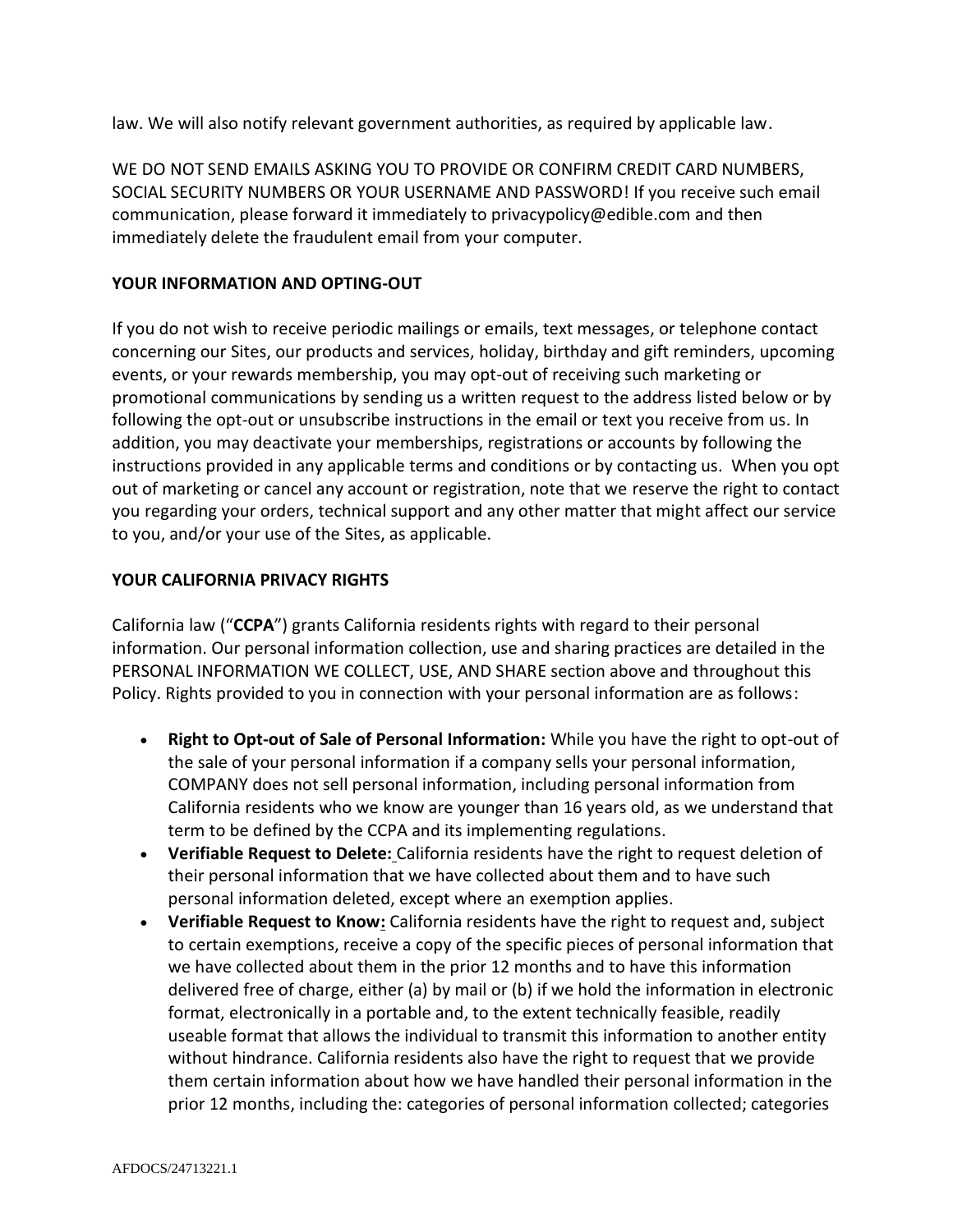of sources of personal information; business and/or commercial purposes for collecting and selling their personal information; categories of third parties with whom we have disclosed or shared their personal information; categories of personal information that we have disclosed or shared with a third party for a business purpose; and categories of third parties to whom the residents' personal information has been sold and the specific categories of personal information sold to each category of third party. California residents may make Requests to Know up to twice every 12 months.

Submitting Requests: Requests to Know and Requests to Delete may be submitted by emailing us at privacypolicy@edible.com, or by contacting us at 1-877 363-7848 (toll free). Whenever feasible for verification, we will match the identifying information provided by you to the personal information already maintained by us. If, however, we cannot verify your identify from the information already maintained by us, we may request additional information. You may designate an authorized agent to make a request on your behalf. Such authorized agent must have permission to submit requests on your behalf. We may deny a request from an agent that does not submit proof that they have been authorized by you to act on your behalf. We will respond to verifiable requests received from California consumers as required by law.

**Right to Non-Discrimination and Financial Incentives.** We offer various financial incentives ("**Program**"). The terms of the Program will be presented to you at the time you sign up. California residents may also subsequently opt-out of the Program by emailing us at rewards@edible.com and asking for us to cancel your participation in the Program. These financial incentives are reasonably related to the value of the data you provide.

The CCPA prohibits unreasonable adverse treatment (called "**discrimination**") of California residents for exercising their rights under the CCPA.

# **ACCESS TO, AMENDMENT, AND DEACTIVATION OF INFORMATION**

Depending on your residence, you may have rights available to you regarding your personal information. We respond to any rights request in accordance with applicable legal requirements. You may have the right to access, review, correct, update, object to processing or deactivate the personal information that we maintain about you, including any member or account information, or ask for a list of service providers handling your personal information, at any time by sending a written request to the postal or email address set out below, or following the instructions in any promotional email you receive from us. We may take a reasonable period of time to respond consistent with the timelines provided for in applicable law to which you are subject. If you request the deactivation or change of information on our system, such information may be retained in our backup systems for a period of time subject to technology restrictions, or as a precaution against systems failures. Some information may be retained for longer periods as required by law, contract or auditing requirements.

## **THIRD-PARTY LINKS AND USE OF SOCIAL MEDIA**